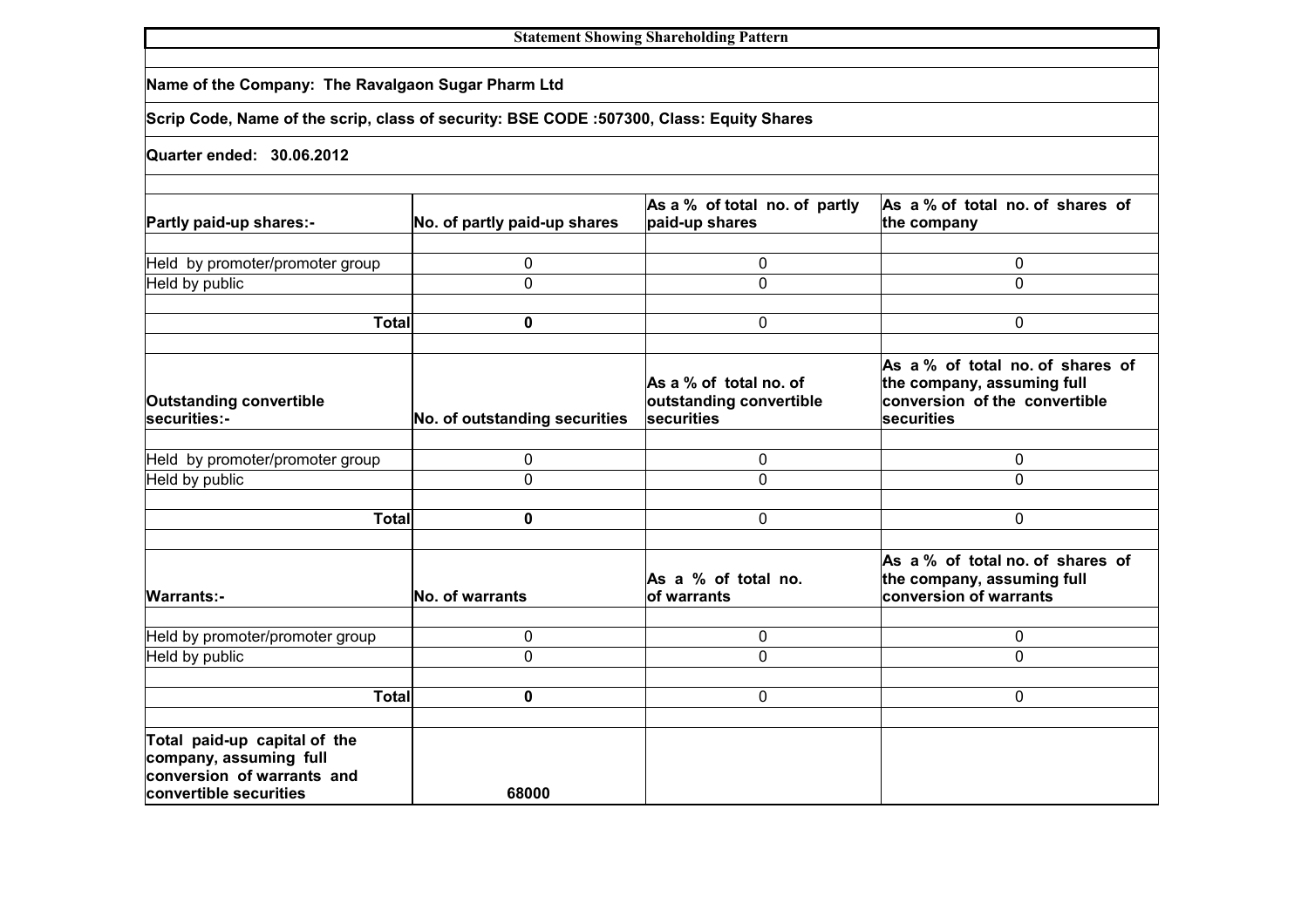|                  | Table $(I)(a)$                                                                |                                  |                                    |                                                              |                                                        |                                 |                                                  |                          |
|------------------|-------------------------------------------------------------------------------|----------------------------------|------------------------------------|--------------------------------------------------------------|--------------------------------------------------------|---------------------------------|--------------------------------------------------|--------------------------|
| ory<br>code      | Categ Category of<br>Shareholder                                              | Number of<br><b>Shareholders</b> | of shares                          | Total number No. of shares held<br>in dematerialized<br>form | Total shareholding as a % of<br>total number of shares |                                 | <b>Shares Pledged or otherwise</b><br>encumbered |                          |
|                  |                                                                               |                                  |                                    |                                                              | As a<br>percentage of<br>$(A+B)^1$                     | As a percentage<br>of $(A+B+C)$ | Number of<br>shares                              | As a percentage          |
| (I)              | (II)                                                                          | (III)                            | (IV)                               | (V)                                                          | (VI)                                                   | (VII)                           | (VIII)                                           | $(IX) = (VIII)/(IV)*100$ |
| (A)              | <b>Shareholding of Promoter &amp; Promoter</b><br>$ Group^2 $                 |                                  |                                    |                                                              |                                                        |                                 |                                                  |                          |
| 1                | Indian                                                                        |                                  |                                    |                                                              |                                                        |                                 |                                                  |                          |
| (a)              | Individuals/Hindu Undivided Family                                            | $\overline{2}$                   | 2570                               | 1345                                                         | 3.78                                                   | 3.78                            | $\boldsymbol{0}$                                 | 0.00                     |
| (b)              | Central Government/ State<br>Government(s)                                    | $\boldsymbol{0}$                 | $\overline{0}$                     | $\boldsymbol{0}$                                             | 0.00                                                   | 0.00                            | $\boldsymbol{0}$                                 | 0.00                     |
| (c)              | Bodies Corporate                                                              | $\mathfrak{2}$                   | 33386                              | $\boldsymbol{0}$                                             | 49.10                                                  | 49.10                           | $\boldsymbol{0}$                                 | 0.00                     |
| (d)              | Financial Institutions/Banks                                                  | $\boldsymbol{0}$                 | $\overline{0}$                     | $\boldsymbol{0}$                                             | 0.00                                                   | 0.00                            | $\boldsymbol{0}$                                 | 0.00                     |
| (e)              | Any Others(Specify)                                                           |                                  |                                    |                                                              |                                                        |                                 |                                                  |                          |
| $(e-i)$          |                                                                               | $\boldsymbol{0}$                 | $\overline{0}$                     | $\boldsymbol{0}$                                             | 0.00                                                   | 0.00                            | $\boldsymbol{0}$                                 | 0.00                     |
| $(e-ii)$         |                                                                               | $\mathbf{0}$                     | $\Omega$                           | $\boldsymbol{0}$                                             | 0.00                                                   | 0.00                            | $\boldsymbol{0}$                                 | 0.00                     |
|                  | Sub Total(A)(1)                                                               | $\overline{\mathbf{4}}$          | 35956                              | 1345                                                         | 52.88                                                  | 52.88                           | $\bf{0}$                                         | 0.00                     |
|                  |                                                                               |                                  |                                    |                                                              |                                                        |                                 |                                                  |                          |
| $\boldsymbol{2}$ | Foreign                                                                       |                                  |                                    |                                                              |                                                        |                                 |                                                  |                          |
| a                | Individuals (Non-Residents Individuals/<br>Foreign Individuals)               | $\overline{0}$                   | $\mathbf{0}$                       | $\boldsymbol{0}$                                             | 0.00                                                   | 0.00                            | $\boldsymbol{0}$                                 | 0.00                     |
| b                | Bodies Corporate                                                              | $\Omega$                         | $\mathbf{0}$                       | $\boldsymbol{0}$                                             | 0.00                                                   | 0.00                            | $\boldsymbol{0}$                                 | 0.00                     |
| $\mathbf c$      | Institutions                                                                  | $\Omega$                         | $\overline{0}$                     | $\boldsymbol{0}$                                             | 0.00                                                   | 0.00                            | $\boldsymbol{0}$                                 | 0.00                     |
| d                | Any Others (Specify)                                                          |                                  |                                    |                                                              |                                                        |                                 |                                                  |                          |
| $d-i$            |                                                                               | $\Omega$<br>$\theta$             | $\overline{0}$<br>$\boldsymbol{0}$ | $\boldsymbol{0}$<br>$\boldsymbol{0}$                         | 0.00                                                   | 0.00                            | $\boldsymbol{0}$<br>$\overline{0}$               | 0.00<br>0.00             |
| $d$ -ii          |                                                                               |                                  |                                    |                                                              | 0.00                                                   | 0.00                            |                                                  |                          |
|                  | Sub Total(A)(2)                                                               | $\bf{0}$                         | $\bf{0}$                           | $\bf{0}$                                                     | 0.00                                                   | 0.00                            | $\bf{0}$                                         | 0.00                     |
|                  |                                                                               |                                  |                                    |                                                              |                                                        |                                 |                                                  |                          |
|                  | Total Shareholding of Promoter &<br><b>Promoter Group (A) = (A)(1)+(A)(2)</b> | $\overline{\mathbf{4}}$          | 35956                              | 1345                                                         | 52.88                                                  | 52.88                           | $\pmb{0}$                                        | 0.00                     |
| (B)              | Public shareholding                                                           |                                  |                                    |                                                              |                                                        |                                 |                                                  |                          |
| -1               | Institutions                                                                  |                                  |                                    |                                                              |                                                        |                                 |                                                  |                          |
| (a)              | Mutual Funds/ UTI                                                             | $\boldsymbol{0}$                 | $\overline{0}$                     | $\mathbf{0}$                                                 | 0.00                                                   | 0.00                            | $\boldsymbol{0}$                                 | $\overline{0.00}$        |
| (b)              | Financial Institutions <sup>/</sup> Banks                                     | 6                                | 38                                 | 10                                                           | 0.06                                                   | 0.06                            | $\boldsymbol{0}$                                 | 0.00                     |
| (c)              | Central Government/ State<br>Government(s)                                    | $\boldsymbol{0}$                 | $\boldsymbol{0}$                   | $\boldsymbol{0}$                                             | 0.00                                                   | 0.00                            | $\boldsymbol{0}$                                 | 0.00                     |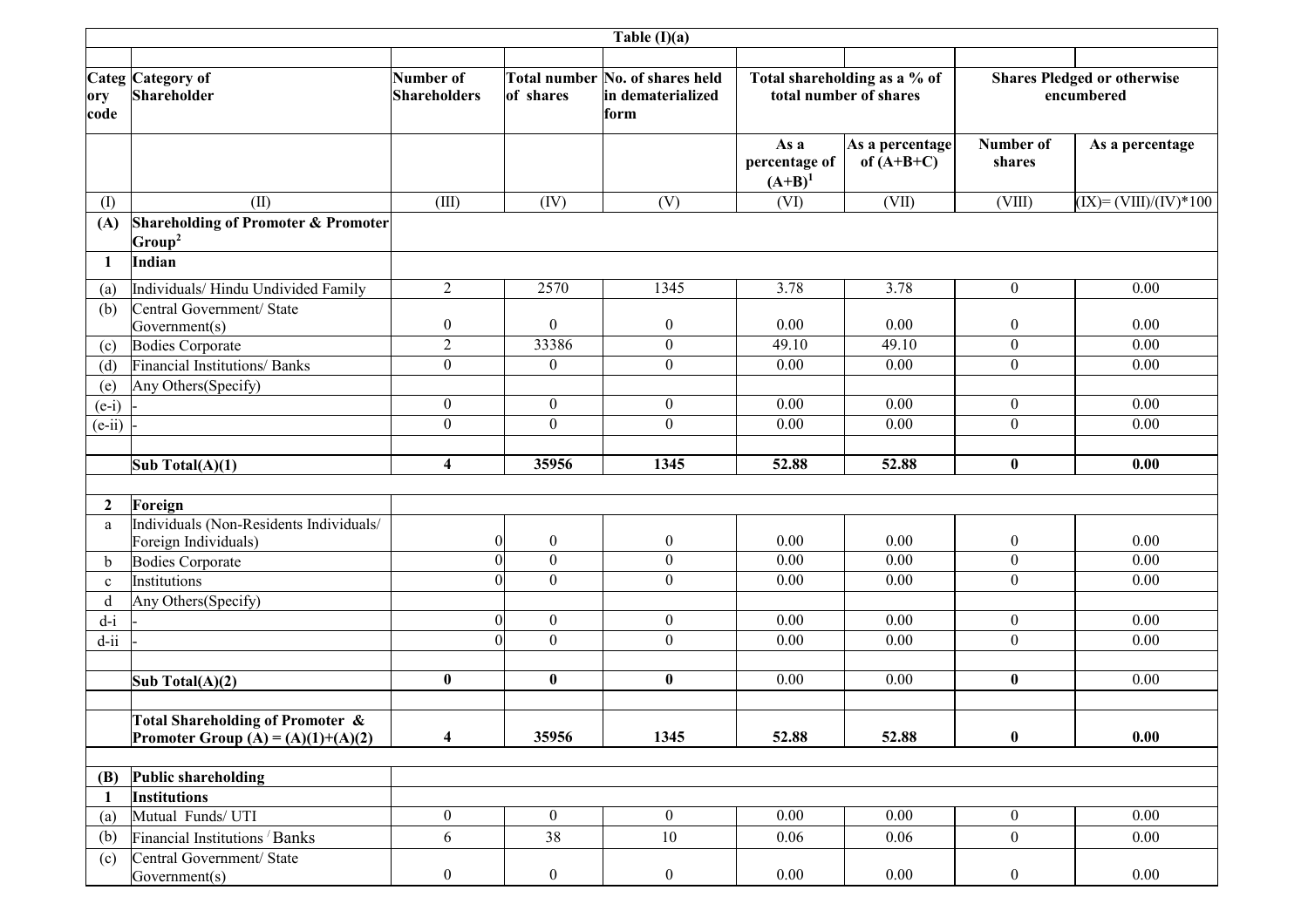| (d)          | Venture Capital Funds                    | $\mathbf{0}$     | $\overline{0}$ | $\mathbf{0}$     | 0.00             | 0.00     | $\mathbf{0}$                 | $0.00\,$ |
|--------------|------------------------------------------|------------------|----------------|------------------|------------------|----------|------------------------------|----------|
| (e)          | Insurance Companies                      | $\overline{0}$   | $\Omega$       | $\boldsymbol{0}$ | 0.00             | 0.00     | $\overline{0}$               | 0.00     |
| (f)          | Foreign Institutional Investors          | $\boldsymbol{0}$ | $\overline{0}$ | $\boldsymbol{0}$ | 0.00             | 0.00     | $\overline{0}$               | 0.00     |
| (g)          | Foreign Venture Capital Investors        | $\overline{0}$   | $\overline{0}$ | $\boldsymbol{0}$ | 0.00             | 0.00     | $\overline{0}$               | 0.00     |
| (h)          | Any Other (specify)                      | $\boldsymbol{0}$ | $\overline{0}$ | $\boldsymbol{0}$ | 0.00             | 0.00     | $\overline{0}$               | 0.00     |
| $(h-i)$      |                                          | $\boldsymbol{0}$ | $\overline{0}$ | $\mathbf{0}$     | 0.00             | 0.00     | $\overline{0}$               | 0.00     |
| $(h-ii)$     |                                          | $\overline{0}$   | $\overline{0}$ | $\boldsymbol{0}$ | 0.00             | 0.00     | $\boldsymbol{0}$             | 0.00     |
|              |                                          |                  |                |                  |                  |          |                              |          |
|              | Sub-Total $(B)(1)$                       | 6                | 38             | 10               | 0.06             | 0.06     | $\bf{0}$                     | 0.00     |
|              |                                          |                  |                |                  |                  |          |                              |          |
| <b>B</b> 2   | Non-institutions                         |                  |                |                  |                  |          |                              |          |
| (a)          | Bodies Corporate                         | 122              | 1696           | 1468             | 2.49             | 2.49     | $\boldsymbol{0}$             | 0.00     |
| (b)          | Individuals                              | $\overline{0}$   | $\overline{0}$ | $\mathbf{0}$     | 0.00             | 0.00     | $\overline{0}$               | 0.00     |
|              | Individuals -i. Individual shareholders  |                  |                |                  |                  |          |                              |          |
|              | holding nominal share capital up to Rs 1 |                  |                |                  |                  |          |                              |          |
| Ι            | lakh                                     | 4257             | 27113          | 23504            | 39.87            | 39.87    | $\boldsymbol{0}$             | 0.00     |
| $\mathbf{I}$ | ii. Individual shareholders holding      |                  |                |                  |                  |          |                              |          |
|              | nominal share capital in excess of Rs. 1 | 1                | 2883           | $\boldsymbol{0}$ | 4.24             | 4.24     |                              | 0.00     |
|              | lakh.                                    |                  |                |                  |                  |          | $\boldsymbol{0}$             |          |
| (c)          | Any Other (specify)                      | $\overline{25}$  |                |                  | 0.46             | 0.46     |                              | 0.00     |
|              | $(c-i)$ NRIs                             |                  | 314            | 216              |                  |          | $\overline{0}$               |          |
|              | (c-ii) Clearing Member                   | $\boldsymbol{0}$ | $\overline{0}$ | $\mathbf{0}$     | 0.00             | 0.00     |                              |          |
|              |                                          |                  |                |                  |                  |          |                              |          |
|              | Sub-Total $(B)(2)$                       | 4405             | 32006          | 25188            | 47.07            | 47.07    | $\bf{0}$                     | 0.00     |
|              |                                          |                  |                |                  |                  |          |                              |          |
| (B)          | <b>Total Public Shareholding</b>         |                  |                |                  |                  |          |                              |          |
|              | $(B)=(B)(1)+(B)(2)$                      | 4411             | 32044          | 25198            | 47.12            | 47.12    | $\bf{0}$                     | 0.00     |
|              |                                          |                  |                |                  |                  |          |                              |          |
|              | TOTAL $(A)+(B)$                          | 4415             | 68000          | 26543            | 100.00           | 100.00   | $\bf{0}$                     | 0.00     |
|              |                                          |                  |                |                  |                  |          |                              |          |
| (C)          | Shares held by Custodians and            |                  |                |                  |                  |          |                              |          |
|              | against which Depository Receipts        |                  |                |                  |                  |          |                              |          |
|              | have been issued                         |                  |                |                  |                  | 0.00     |                              | 0.00     |
| -1<br>2      | Promoter and Promoter Group              | 0 <br>$\Omega$   | 0 <br>$\Omega$ | 0                | 0 <br>$\Omega$   | 0.00     | $\boldsymbol{0}$<br>$\Omega$ | 0.00     |
|              | Public                                   |                  |                | $\overline{0}$   |                  |          |                              |          |
|              |                                          |                  |                |                  |                  |          |                              |          |
|              | Sub-Total $(C)$                          | $\bf{0}$         | $\bf{0}$       | $\bf{0}$         | $\bf{0}$         | $\bf{0}$ | $\bf{0}$                     | $\bf{0}$ |
|              |                                          |                  |                |                  |                  |          |                              |          |
|              | <b>GRAND TOTAL (A)+(B)+(C)</b>           | 4415             | 68000          | 26543            | $\boldsymbol{0}$ | 100.00   | $\bf{0}$                     | 0.00     |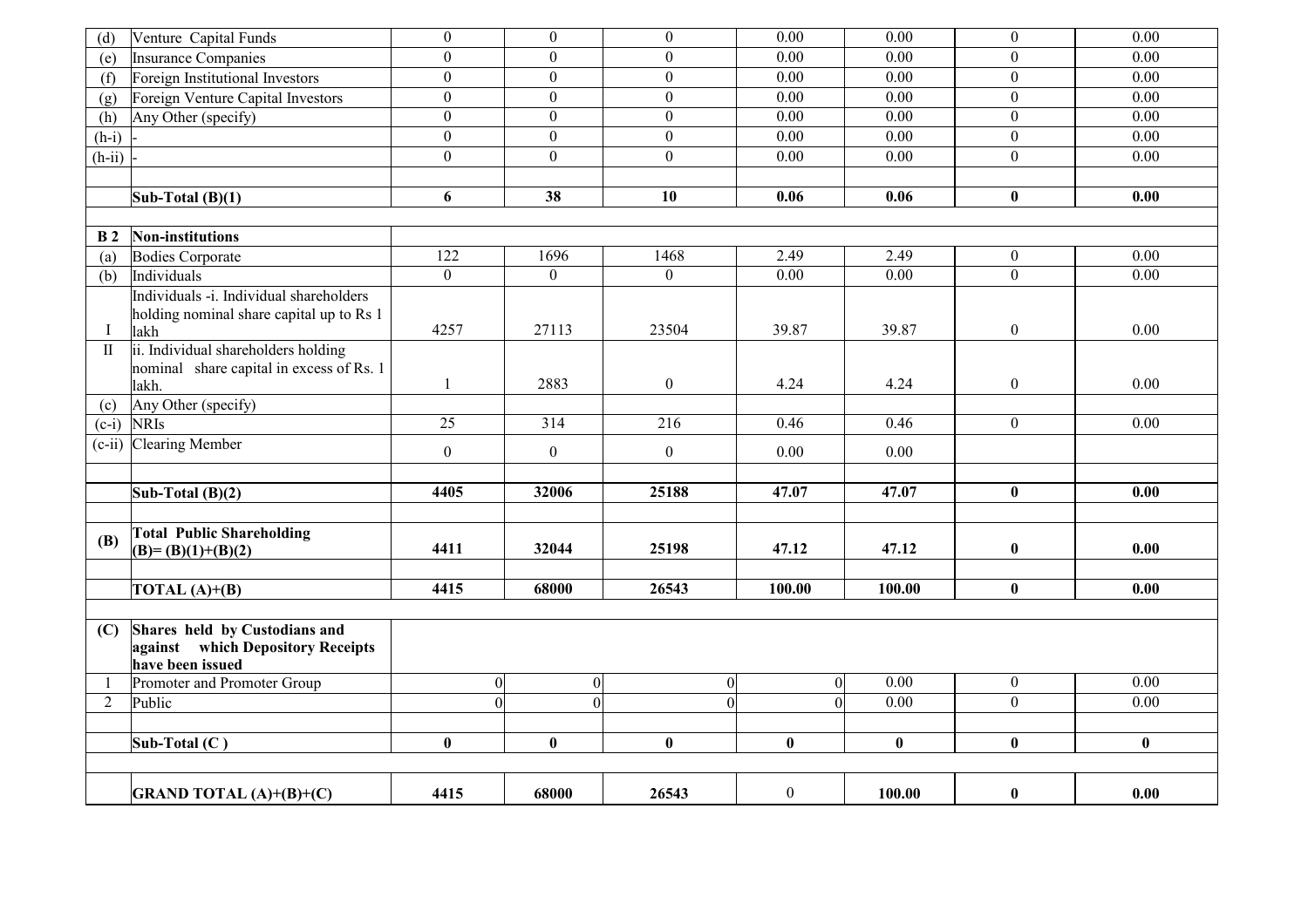|                | <b>Sr.No Notes</b> |
|----------------|--------------------|
|                |                    |
|                |                    |
| 2              |                    |
| $\sqrt{3}$     |                    |
| 4              |                    |
| $\overline{5}$ |                    |
| $\sqrt{6}$     |                    |
| 17             |                    |
| $\sqrt{8}$     |                    |
| 9              |                    |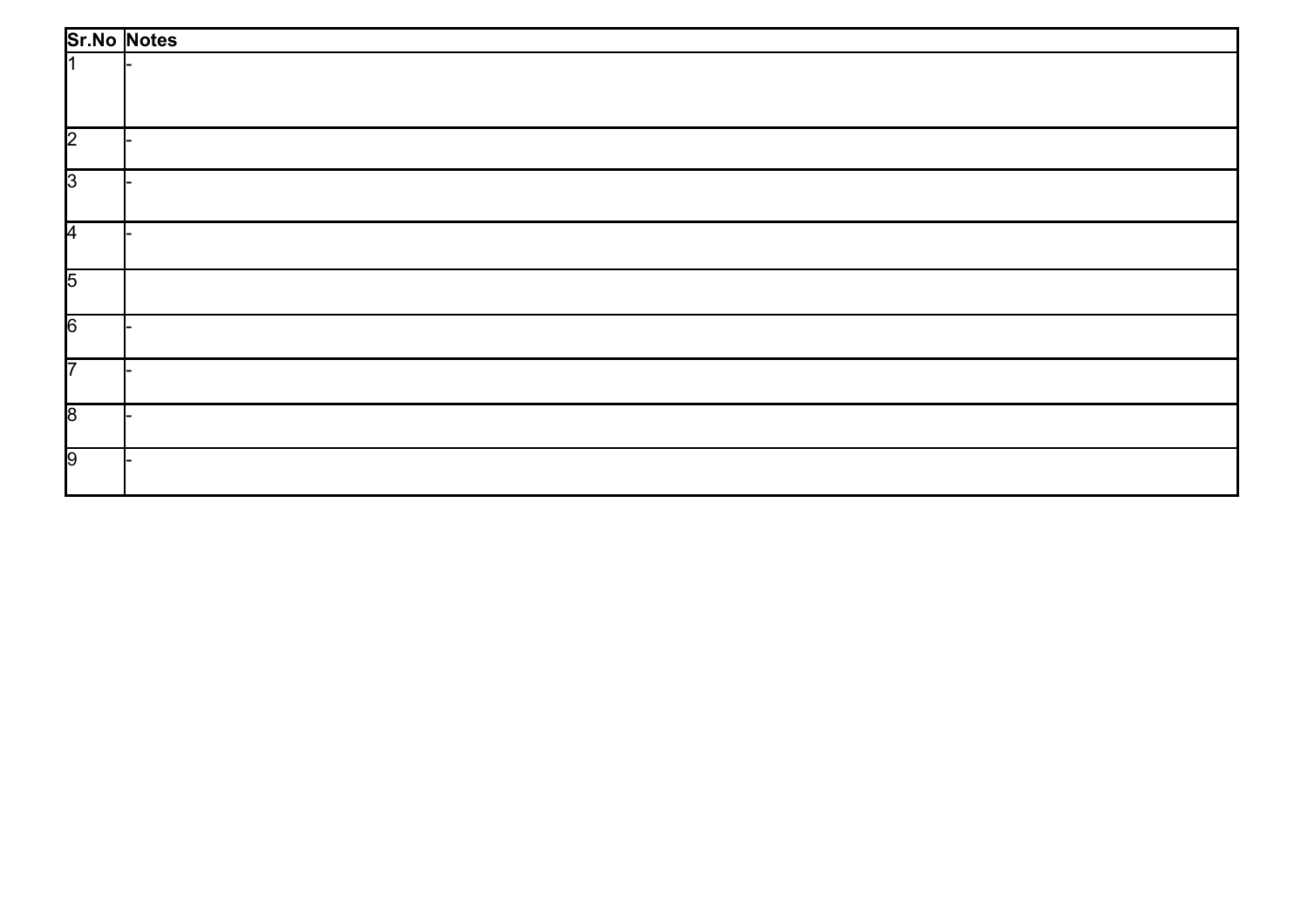| (I)(b) Statement showing holding of securities (including shares, warrants, convertible securities) of persons belonging to the |                                                                                                                                |                                    |                                               |                  |                          |                                                                                                |                            |                                                   |                                                    |                                                                                      |                                                                                                                                                                                 |
|---------------------------------------------------------------------------------------------------------------------------------|--------------------------------------------------------------------------------------------------------------------------------|------------------------------------|-----------------------------------------------|------------------|--------------------------|------------------------------------------------------------------------------------------------|----------------------------|---------------------------------------------------|----------------------------------------------------|--------------------------------------------------------------------------------------|---------------------------------------------------------------------------------------------------------------------------------------------------------------------------------|
|                                                                                                                                 | category "Promoter and Promoter Group"                                                                                         |                                    |                                               |                  |                          |                                                                                                |                            |                                                   |                                                    |                                                                                      |                                                                                                                                                                                 |
|                                                                                                                                 |                                                                                                                                |                                    |                                               |                  |                          |                                                                                                |                            |                                                   |                                                    |                                                                                      |                                                                                                                                                                                 |
| Sr.<br>No.                                                                                                                      | Name of the shareholder                                                                                                        |                                    | <b>Details of Shares held</b>                 |                  | Encumbered shares (*)    |                                                                                                |                            | <b>Details of warrants</b>                        |                                                    | <b>Details of</b><br>convertible<br>securities                                       | <b>Total shares</b><br>(including<br>underlying<br>shares<br>assuming full<br>conversion of<br>warrants and<br>convertible<br>securities) as a<br>% of diluted<br>share capital |
|                                                                                                                                 |                                                                                                                                | <b>Number</b><br>of shares<br>held | As a % of<br>grand total<br>$(A) + (B) + (C)$ | No.              | As a<br>percentage       | As a % of grand Number of As a % total<br><b>total</b><br>$+(C)$<br>of sub-<br>clause $(I)(a)$ | $(A)+(B)$ warrants<br>held | no. of<br>warrants<br>of the same<br><b>Class</b> | No. of<br>convertible<br>securities<br><b>Held</b> | As a $%$<br>total no. of<br>convertible<br><b>Securities</b><br>of the same<br>class |                                                                                                                                                                                 |
| (1)                                                                                                                             | (II)                                                                                                                           | (III)                              | (IV)                                          | (V)              | $(VI) = (V)/(III) * 100$ | (VII)                                                                                          | (VIII)                     | (IX)                                              | (X)                                                | (XI)                                                                                 | (XII)                                                                                                                                                                           |
|                                                                                                                                 | HARSHAVARDHAN B DOSHI                                                                                                          | 2070                               | 3.04                                          | $\overline{0}$   | 0.00                     | 0.00                                                                                           | $\boldsymbol{0}$           | $\overline{0}$                                    | $\overline{0}$                                     | $\boldsymbol{0}$                                                                     | $\overline{0}$                                                                                                                                                                  |
| $\overline{\mathbf{c}}$                                                                                                         | LALAN AJAY KAPADIA                                                                                                             | 500                                | 0.74                                          | $\boldsymbol{0}$ | 0.00                     | 0.00                                                                                           | $\boldsymbol{0}$           | $\overline{0}$                                    | $\overline{0}$                                     | $\boldsymbol{0}$                                                                     | $\boldsymbol{0}$                                                                                                                                                                |
| 3                                                                                                                               | CARINA FINVEST LIMITED                                                                                                         | 5020                               | 7.38                                          | $\boldsymbol{0}$ | 0.00                     | 0.00                                                                                           | $\boldsymbol{0}$           | $\boldsymbol{0}$                                  | $\boldsymbol{0}$                                   | $\boldsymbol{0}$                                                                     | $\boldsymbol{0}$                                                                                                                                                                |
| 4                                                                                                                               | LANICA FINANCIAL SERVICES PRIVATE LIMITED                                                                                      | 28366                              | 41.71                                         | $\overline{0}$   | 0.00                     | 0.00                                                                                           | $\boldsymbol{0}$           | $\overline{0}$                                    | $\mathbf{0}$                                       | $\overline{0}$                                                                       | $\boldsymbol{0}$                                                                                                                                                                |
|                                                                                                                                 |                                                                                                                                |                                    |                                               |                  |                          |                                                                                                |                            |                                                   |                                                    |                                                                                      |                                                                                                                                                                                 |
| <b>TOTAL</b>                                                                                                                    |                                                                                                                                | 35956                              | 52.88                                         | $\bf{0}$         | 0.00                     | 0.00                                                                                           | $\bf{0}$                   | $\bf{0}$                                          | $\bf{0}$                                           | $\bf{0}$                                                                             | $\boldsymbol{0}$                                                                                                                                                                |
|                                                                                                                                 | $\ket{\kappa}$ The term "encumbrance" has the same meaning as assigned to it in regulation 28(3) of the SAST Regulations, 2011 |                                    |                                               |                  |                          |                                                                                                |                            |                                                   |                                                    |                                                                                      |                                                                                                                                                                                 |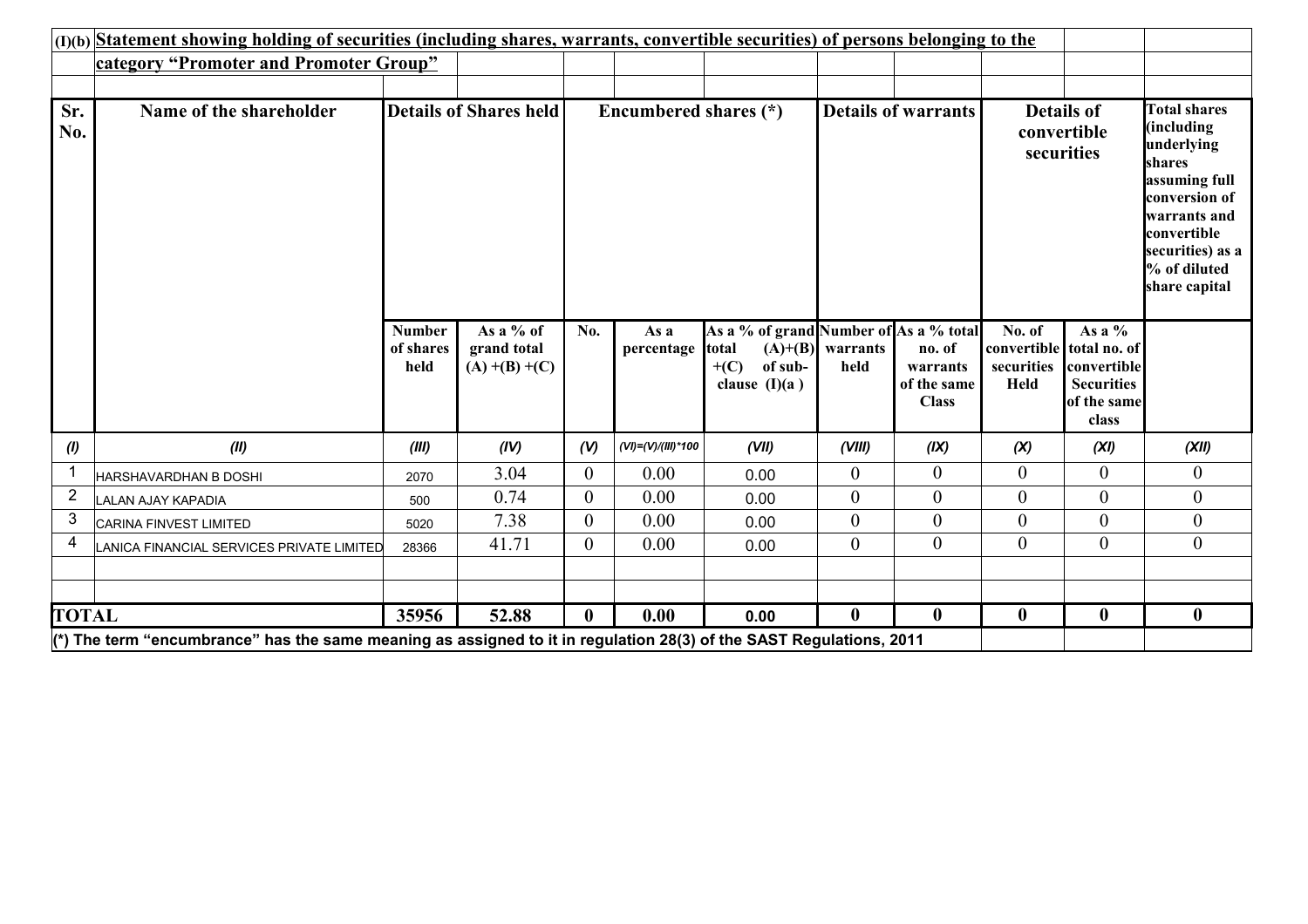|              | $(I)(c)(i)$ Statement showing holding of securities (including shares, warrants, convertible securities) of persons belonging to the |                          |                                                                                                                                                  |                               |                                                                    |                                                |                                                                                 |                                                                                                                                                             |  |
|--------------|--------------------------------------------------------------------------------------------------------------------------------------|--------------------------|--------------------------------------------------------------------------------------------------------------------------------------------------|-------------------------------|--------------------------------------------------------------------|------------------------------------------------|---------------------------------------------------------------------------------|-------------------------------------------------------------------------------------------------------------------------------------------------------------|--|
|              | category "Public" and holding more than 1% of the total number of shares                                                             |                          |                                                                                                                                                  |                               |                                                                    |                                                |                                                                                 |                                                                                                                                                             |  |
|              |                                                                                                                                      |                          |                                                                                                                                                  |                               |                                                                    |                                                |                                                                                 |                                                                                                                                                             |  |
| Sr. No.      | Name of the shareholder                                                                                                              | Number of<br>shares held | Shares as a percentage<br>of total number of<br>shares {i.e., Grand Total]<br>$(A)+(B)+(C)$ indicated in<br>Statement at para $(I)(a)$<br>above} |                               | <b>Details of warrants</b>                                         |                                                | <b>Details of convertible</b><br>securities                                     | <b>Total shares (including</b><br>underlying shares<br>assuming full<br>conversion of<br>warrants and<br>convertible securities)<br>as a % of diluted share |  |
|              |                                                                                                                                      |                          |                                                                                                                                                  | Number of<br>warrants<br>held | As a $%$<br>total<br>number of<br>warrants of<br>the same<br>class | Number of<br>convertible<br>securities<br>held | % w.r.t total<br>number of<br>convertible<br>securities of<br>the same<br>class | capital                                                                                                                                                     |  |
|              | HARSHAVARDHAN B DOSHI *                                                                                                              | 2883                     | 4.24                                                                                                                                             | $\overline{0}$                | 0                                                                  | $\theta$                                       | $\boldsymbol{0}$                                                                | $\boldsymbol{0}$                                                                                                                                            |  |
|              |                                                                                                                                      |                          |                                                                                                                                                  |                               |                                                                    |                                                |                                                                                 |                                                                                                                                                             |  |
|              |                                                                                                                                      |                          |                                                                                                                                                  |                               |                                                                    |                                                |                                                                                 |                                                                                                                                                             |  |
| <b>TOTAL</b> |                                                                                                                                      | 2,883                    | 4.24                                                                                                                                             | $\bf{0}$                      | $\bf{0}$                                                           | $\bf{0}$                                       | $\bf{0}$                                                                        | $\boldsymbol{0}$                                                                                                                                            |  |
|              |                                                                                                                                      |                          |                                                                                                                                                  |                               |                                                                    |                                                |                                                                                 |                                                                                                                                                             |  |
| $\star$      | <b>Shares held on behalf of Trust</b>                                                                                                |                          |                                                                                                                                                  |                               |                                                                    |                                                |                                                                                 |                                                                                                                                                             |  |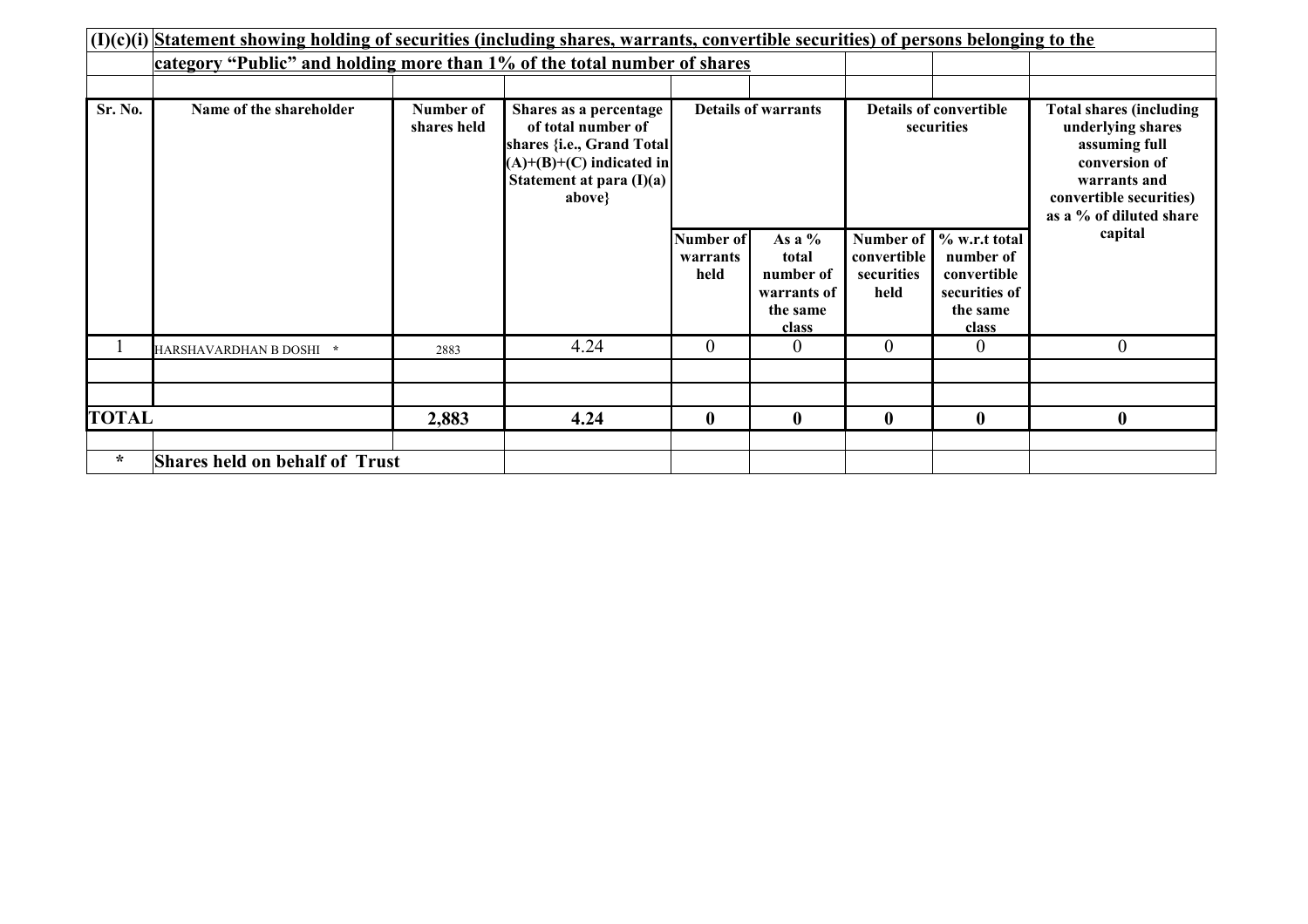|         | $(1)(c)(ii)$ Statement showing holding of securities (including shares, warrants, convertible securities) of persons (together with |                            |                                                                                                                                                       |                            |                                                      |                                                    |                                                                        |                                                                                                                                                                            |  |  |
|---------|-------------------------------------------------------------------------------------------------------------------------------------|----------------------------|-------------------------------------------------------------------------------------------------------------------------------------------------------|----------------------------|------------------------------------------------------|----------------------------------------------------|------------------------------------------------------------------------|----------------------------------------------------------------------------------------------------------------------------------------------------------------------------|--|--|
|         | PAC) belonging to the category "Public" and holding more than 5% of the total number of shares of the company                       |                            |                                                                                                                                                       |                            |                                                      |                                                    |                                                                        |                                                                                                                                                                            |  |  |
|         |                                                                                                                                     |                            |                                                                                                                                                       |                            |                                                      |                                                    |                                                                        |                                                                                                                                                                            |  |  |
| Sr. No. | Name(s) of the shareholder(s) and<br>the Persons Acting in<br>Concert (PAC) with them                                               | <b>Number</b><br>of shares | Shares as a<br>percentage of<br>total number of<br>shares {i.e., Grand<br>Total $(A)+(B)+(C)$<br>indicated in<br>Statement at para $(I)$<br>(a) above | <b>Details of warrants</b> |                                                      | <b>Details of convertible</b><br>securities        |                                                                        | <b>Total shares (including</b><br><b>Underlying shares</b><br>assuming full conversion<br>of warrants and<br>convertible securities) as<br>a % of diluted share<br>capital |  |  |
|         |                                                                                                                                     |                            |                                                                                                                                                       | Number of<br>warrants      | As a % total<br>no. of warrants of<br>the same class | Number of<br>convertible<br><b>Securities held</b> | % w.r.t total<br>no. of convertible<br>securities of the<br>same class |                                                                                                                                                                            |  |  |
|         |                                                                                                                                     |                            |                                                                                                                                                       |                            | $\overline{\phantom{0}}$                             |                                                    |                                                                        |                                                                                                                                                                            |  |  |
| 2       |                                                                                                                                     |                            |                                                                                                                                                       |                            | $\overline{\phantom{0}}$                             |                                                    |                                                                        |                                                                                                                                                                            |  |  |
| 3       |                                                                                                                                     |                            | $\blacksquare$                                                                                                                                        | $\overline{\phantom{0}}$   | ۰                                                    |                                                    |                                                                        |                                                                                                                                                                            |  |  |
| 4       |                                                                                                                                     |                            | $\blacksquare$                                                                                                                                        | $\overline{\phantom{0}}$   | $\overline{\phantom{0}}$                             |                                                    | $\overline{\phantom{0}}$                                               |                                                                                                                                                                            |  |  |
|         |                                                                                                                                     |                            |                                                                                                                                                       |                            |                                                      |                                                    |                                                                        |                                                                                                                                                                            |  |  |
|         | <b>TOTAL</b>                                                                                                                        | $\bf{0}$                   | 0.00                                                                                                                                                  | $\mathbf{0}$               | $\mathbf{0}$                                         | $\mathbf{0}$                                       | $\bf{0}$                                                               | $\mathbf{0}$                                                                                                                                                               |  |  |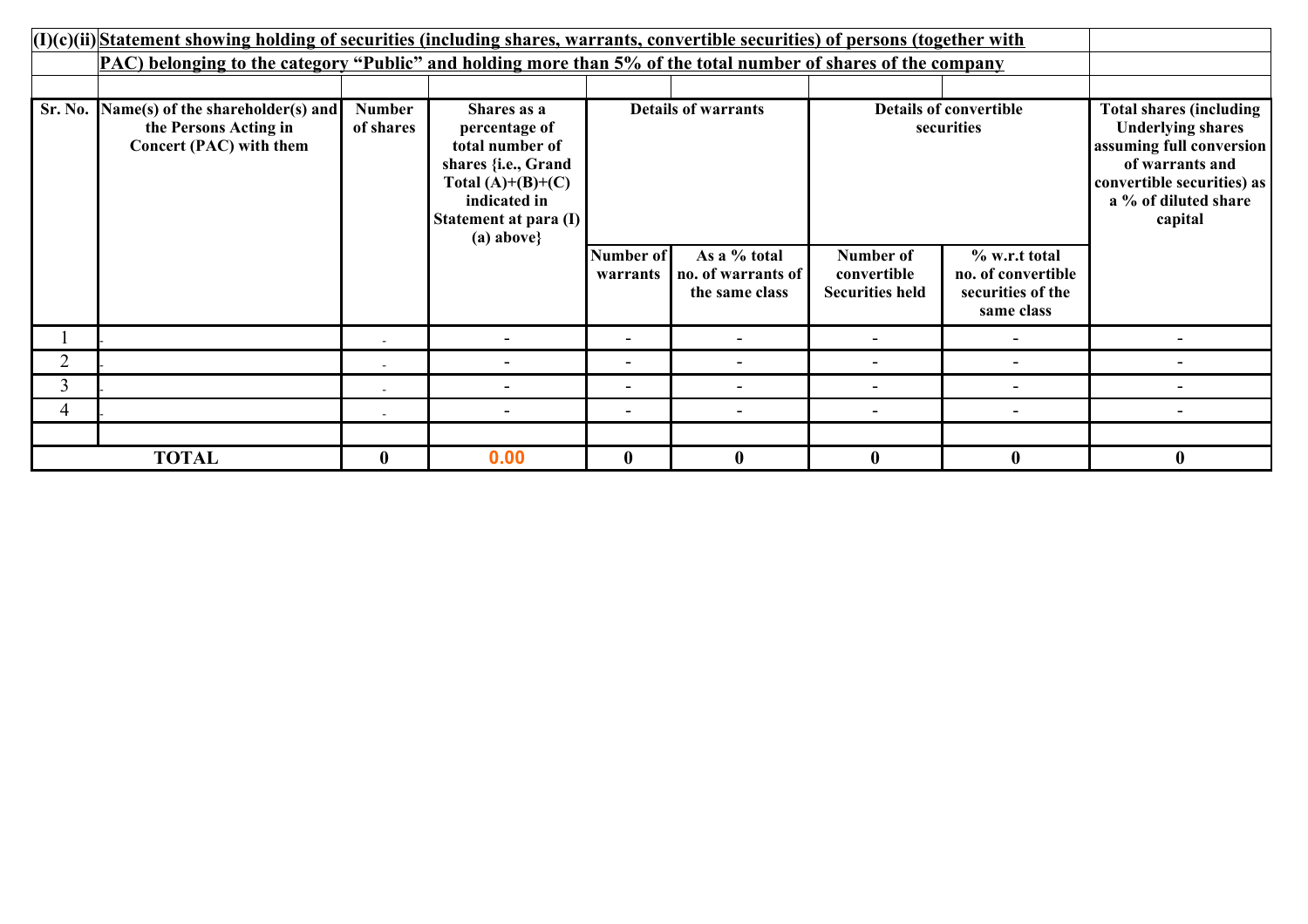| (I)(d)  | <b>Statement showing details of locked-in shares</b> |                     |                            |                                                      |
|---------|------------------------------------------------------|---------------------|----------------------------|------------------------------------------------------|
|         |                                                      |                     |                            |                                                      |
| Sr. No. | Name of the shareholder                              | <b>Promoter/Non</b> | Number of locked-in shares | Locked-in shares as a percentage of total number of  |
|         |                                                      | Promoter            |                            | shares {i.e., Grand Total $(A)+(B)+(C)$ indicated in |
|         |                                                      |                     |                            | Statement at para $(I)(a)$ above}                    |
|         |                                                      |                     |                            | 0.00                                                 |
|         |                                                      |                     |                            | 0.00                                                 |
|         |                                                      |                     | $\overline{\phantom{a}}$   | 0.00                                                 |
| 4       |                                                      |                     | $\overline{\phantom{0}}$   | 0.00                                                 |
|         |                                                      |                     |                            |                                                      |
|         | <b>TOTAL</b>                                         |                     | "                          | 0.00                                                 |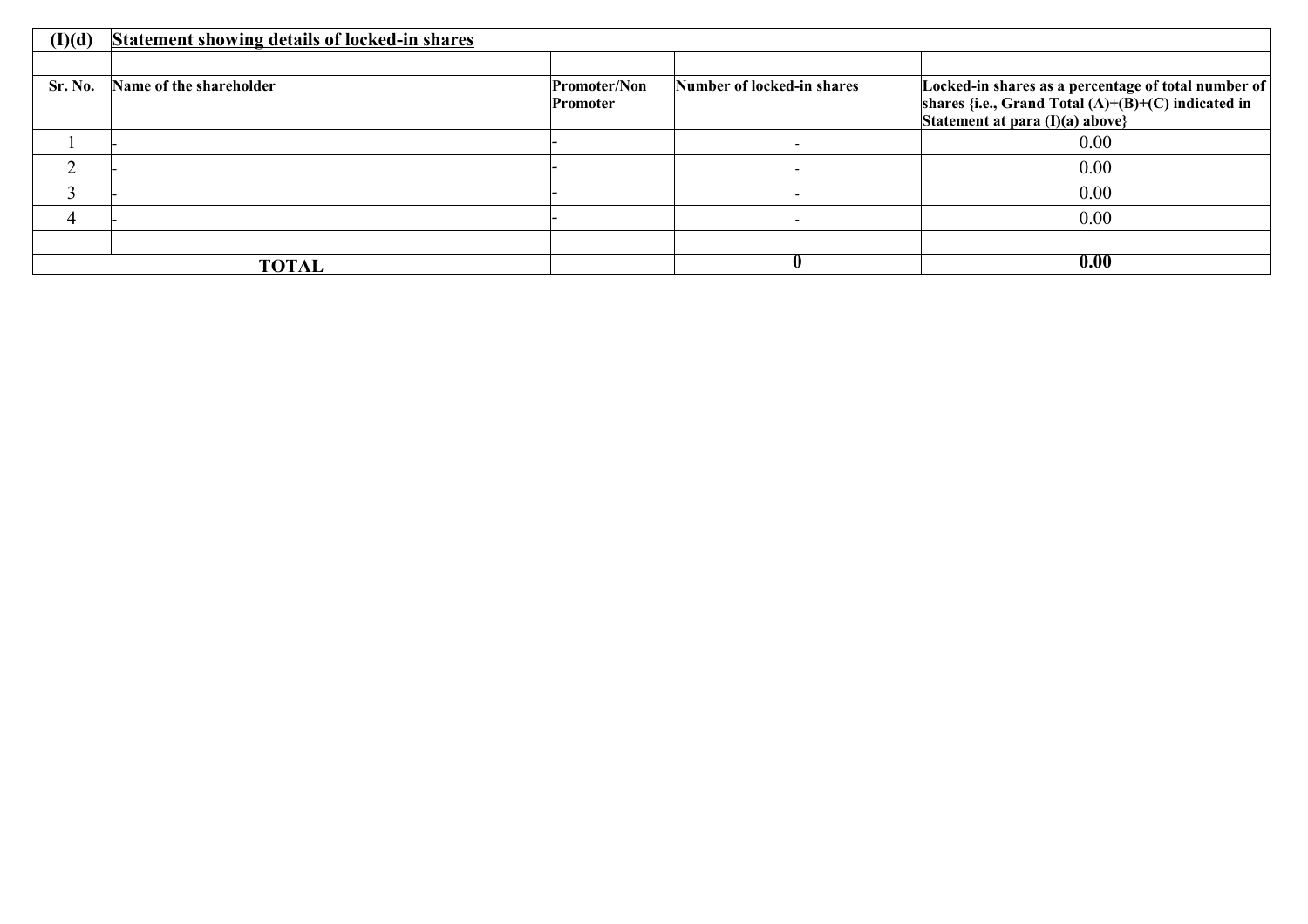| (II)(a) | <b>Statement showing details of Depository Receipts (DRs)</b> |                                            |                                                |                                                                                                                                                                    |
|---------|---------------------------------------------------------------|--------------------------------------------|------------------------------------------------|--------------------------------------------------------------------------------------------------------------------------------------------------------------------|
|         |                                                               |                                            |                                                |                                                                                                                                                                    |
|         |                                                               |                                            |                                                |                                                                                                                                                                    |
| Sr. No. | Type of outstanding DR (ADRs,<br>GDRs, SDRs, etc.)            | <b>Number of outstanding</b><br><b>DRs</b> | Number of shares underlying<br>outstanding DRs | Shares underlying outstanding DRs as a<br>percentage of total number of shares {i.e.,<br>Grand Total $(A)+(B)+(C)$ indicated in<br>Statement at para (I)(a) above} |
|         |                                                               |                                            |                                                | 0.00                                                                                                                                                               |
| ↑       |                                                               |                                            |                                                | 0.00                                                                                                                                                               |
|         |                                                               |                                            |                                                | 0.00                                                                                                                                                               |
| 4       |                                                               |                                            |                                                | 0.00                                                                                                                                                               |
|         |                                                               |                                            |                                                |                                                                                                                                                                    |
|         | <b>TOTAL</b>                                                  |                                            |                                                | 0.00                                                                                                                                                               |